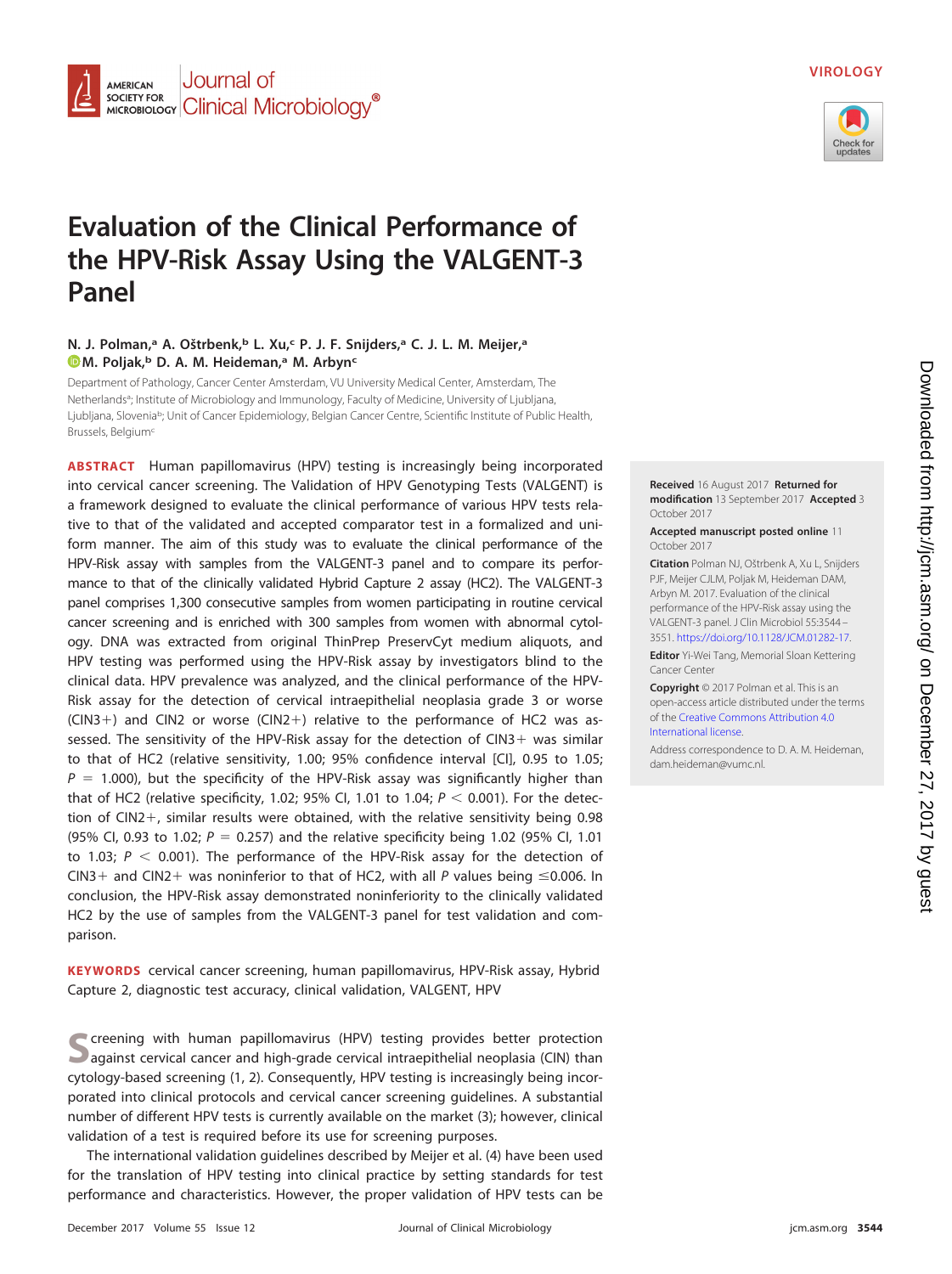<span id="page-1-0"></span>

|                              |  |  |  | <b>TABLE 1</b> HPV-Risk assay and HC2 results for screening and enrichment populations of |  |
|------------------------------|--|--|--|-------------------------------------------------------------------------------------------|--|
| VALGENT-3 panel <sup>a</sup> |  |  |  |                                                                                           |  |

|                  | Screening<br>population |       |              | <b>Enrichment</b><br>population |              | <b>Total</b> |  |
|------------------|-------------------------|-------|--------------|---------------------------------|--------------|--------------|--|
| Assay and result | $\mathsf{n}$            | $\%$  | $\mathsf{n}$ | $\%$                            | $\mathsf{n}$ | $\%$         |  |
| HPV-Risk assay   |                         |       |              |                                 |              |              |  |
| HPV positive     | 133                     | 10.5  | 205          | 68.8                            | 338          | 21.5         |  |
| HPV16 positive   | 33                      | 2.6   | 81           | 27.2                            | 114          | 7.3          |  |
| HPV18 positive   | 12                      | 0.9   | 22           | 7.4                             | 34           | 2.2          |  |
| HPV negative     | 1,139                   | 89.5  | 93           | 31.2                            | 1,232        | 78.5         |  |
| HC <sub>2</sub>  |                         |       |              |                                 |              |              |  |
| HPV positive     | 159                     | 12.5  | 214          | 71.8                            | 373          | 23.8         |  |
| HPV-negative     | 1,113                   | 87.5  | 84           | 28.2                            | 1,197        | 76.2         |  |
| Total            | 1,272                   | 100.0 | 298          | 100.0                           | 1,570        | 100.0        |  |

aHPV, human papillomavirus; n, number of cases.

problematic due to the difficulties with obtaining an appropriate set of clinical specimens. The Validation of HPV Genotyping Tests (VALGENT) framework facilitates the comparison and validation of HPV tests by providing a set of samples obtained from women attending routine screening enriched with cytologically abnormal samples [\(5](#page-6-4)[–](#page-6-5)[9\)](#page-7-0). In order to allow comparison with other HPV tests, each VALGENT panel includes a comparator assay that is clinically validated for cervical cancer screening purposes.

The HPV-Risk assay is a real-time PCR-based assay that targets the E7 region of 15 (probable) high-risk HPV types and enables partial genotyping for HPV16 and HPV18. A previous evaluation of the HPV-Risk assay relative to the clinically validated comparator GP5-/6--PCR showed that its clinical performance and reproducibility met the international validation criteria for HPV tests for use in cervical cancer screening [\(10\)](#page-7-1).

This study was performed to evaluate the clinical performance of the HPV-Risk assay for detection of high-grade CIN using the VALGENT-3 panel and to compare its performance to that of the clinically validated Hybrid Capture 2 assay (HC2) as a comparator test [\(4,](#page-6-3) [11\)](#page-7-2).

#### **RESULTS**

**HPV-Risk assay results.** Of the 1,600 samples tested by the HPV-Risk assay, 30 (1.9%) samples were considered invalid for PCR amplification and were excluded from further analysis. HPV-Risk assay and HC2 results are shown in [Table 1.](#page-1-0) Of the 1,570 (98.1%) valid results, 1,272 were from the screening population (including 9 CIN grade 2 [CIN2] and 11 CIN grade 3 or worse [CIN3-] cases) and 298 were from the enrichment population (including 36 CIN2 and 71 CIN3+ cases). Of 1,272 women in the screening population with valid HPV-Risk assay results, 133 (10.5%) women tested HPV positive with the HPV-Risk assay. The prevalence of HPV16 and HPV18 was 2.6% (33/1,272) and 0.9% (12/1,272), respectively. Of 298 women in the enrichment population with valid HPV-Risk assay results, 205 (68.8%) women tested HPV positive. The prevalence of HPV16 and HPV18 was 27.2% (81/298) and 7.4% (22/298), respectively. For comparison, 159 (12.5%) women in the screening population and 214 (71.8%) women in the enrichment population tested HPV positive with HC2.

**Clinical performance of the HPV-Risk assay.** The absolute sensitivity and specificity of the HPV-Risk assay for the detection of  $C\text{IN}3+$  and  $C\text{IN}$  grade 2 or worse (CIN2 +) are shown in [Table 2,](#page-2-0) both for the total study group ( $n = 1,316$ ) and for women  $\geq$ 30 years old (n = 1,088). Within the total study group, the sensitivity of the HPV-Risk assay for the detection of CIN3+ was 97.6% (95% confidence interval [CI], 91.5 to 99.7%) and the specificity was 89.0% (95% CI, 87.1 to 90.7%). For the detection of CIN2+, the sensitivity and specificity were 93.7% (95% CI, 88.0 to 97.2%) and 91.8% (95% Cl, 90.1 to 93.3%), respectively. For women aged  $\geq$ 30 years (n = 1,088), the sensitivity of the HPV-Risk assay for the detection of CIN3- was 97.0% (95% CI, 89.5 to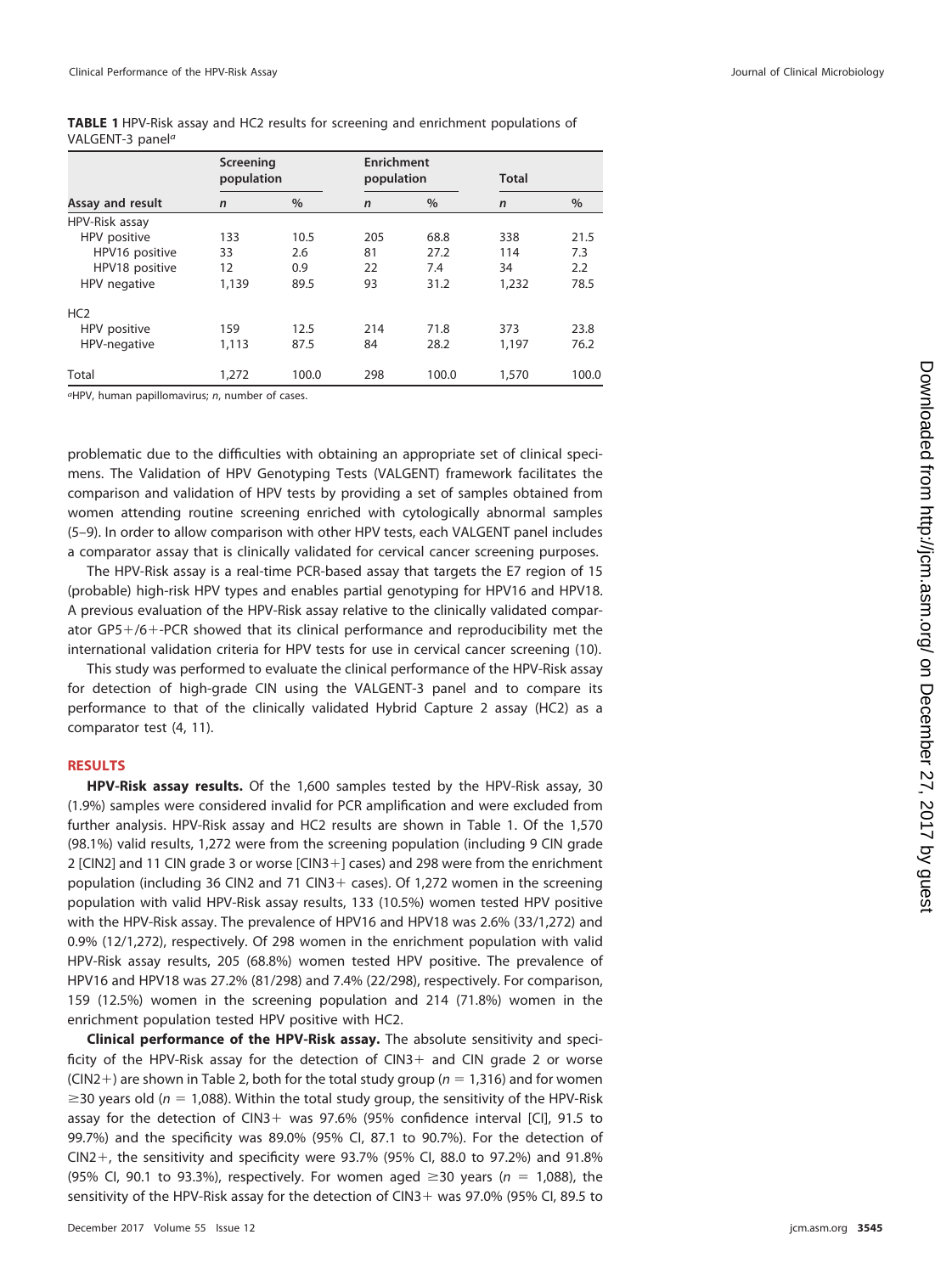<span id="page-2-0"></span>

| TABLE 2 Sensitivity and specificity of HPV-Risk assay and HC2 for detection of CIN3+ and |  |  |  |
|------------------------------------------------------------------------------------------|--|--|--|
| $CIN2+a$                                                                                 |  |  |  |

| Assay, group studied, and | Sensitivity |      |                 | Specificity |      |                 |
|---------------------------|-------------|------|-----------------|-------------|------|-----------------|
| CIN grade                 | n/N         | $\%$ | 95% CI          | n/N         | $\%$ | 95% CI          |
| HPV-Risk assay            |             |      |                 |             |      |                 |
| Total group               |             |      |                 |             |      |                 |
| $CIN3+$                   | 80/82       | 97.6 | $(91.5 - 99.7)$ | 1,098/1,234 | 89.0 | $(87.1 - 90.7)$ |
| $CIN2+$                   | 119/127     | 93.7 | $(88.0 - 97.2)$ | 1,092/1,189 | 91.8 | $(90.1 - 93.3)$ |
| Women $\geq$ 30 yr old    |             |      |                 |             |      |                 |
| $CIN3+$                   | 64/66       | 97.0 | $(89.5 - 99.6)$ | 938/1,022   | 91.8 | $(89.9 - 93.4)$ |
| $CIN2+$                   | 91/98       | 92.9 | $(85.8 - 97.1)$ | 933/990     | 94.2 | $(92.6 - 95.6)$ |
| HC <sub>2</sub>           |             |      |                 |             |      |                 |
| Total study group         |             |      |                 |             |      |                 |
| $CIN3+$                   | 80/82       | 97.6 | $(91.5 - 99.7)$ | 1,072/1,234 | 86.9 | $(84.6 - 88.7)$ |
| $CIN2+$                   | 122/127     | 96.1 | $(91.1 - 98.7)$ | 1,069/1,189 | 89.9 | $(88.1 - 88.7)$ |
| Women $\geq$ 30 yr old    |             |      |                 |             |      |                 |
| $CIN3+$                   | 64/66       | 97.0 | $(89.5 - 99.6)$ | 918/1,022   | 89.8 | $(87.8 - 91.6)$ |
| $CIN2+$                   | 94/98       | 95.9 | $(89.9 - 98.9)$ | 916/990     | 92.5 | $(90.7 - 94.1)$ |

aHPV, human papillomavirus; CIN3-, cervical intraepithelial neoplasia grade 3 or worse; CIN2-, cervical intraepithelial neoplasia grade 2 or worse; n, number of cases; N, total number of cases; CI, confidence interval.

99.6%) and the specificity was 91.8% (95% CI, 89.9 to 93.4%). For the detection of CIN2+ among women aged  $\geq$ 30 years, the sensitivity and specificity of the HPV-Risk assay were 92.9% (95% CI, 85.8 to 97.1%) and 94.2% (95% CI, 92.6 to 95.6%), respectively.

The absolute sensitivities and specificities of HC2 for the detection of CIN3 and CIN2- are shown in [Table 2.](#page-2-0) Cross-tabulations of the results of the HPV-Risk assay and HC2 are shown in [Table 3.](#page-2-1) The corresponding relative sensitivities of the HPV-Risk assay versus those of HC2 for the detection of CIN3+ and CIN2+ as well as the relative specificities of the HPV-Risk assay for the detection of cervical intraepithelial neoplasia grade 1 or lower (≤CIN1) are shown in [Table 4.](#page-3-0) The sensitivity of the HPV-Risk assay for the detection of CIN3- was the same as that of HC2 (97.6% versus 97.6%; relative sensitivity, 1.00; 95% CI, 0.95 to 1.05; P value by the McNemar test  $[P_{McN}] = 1.000$ , but its specificity was significantly higher (89.0% versus 86.9%; relative specificity, 1.02; 95% CI, 1.01 to 1.04;  $P_{\text{McN}}$   $<$  0.001). Similar results were obtained for the detection of CIN2+ (i.e., a sensitivity of 93.7% versus 96.1% [relative sensitivity, 0.98; 95% CI, 0.93 to 1.02;  $P_{\text{McN}} = 0.257$ ] and a specificity of 91.8% versus 89.9% [relative specificity, 1.02; 95% CI, 1.01 to 1.03;  $P_{MCN}$  < 0.001]). The performance of the HPV-Risk assay was clinically

<span id="page-2-1"></span>**TABLE 3** Comparison of HPV-Risk assay and HC2 for HPV detection stratified by clinical outcome $^a$ 

|             |                 | No. of women with the indicated HC2 result |                   |              |                 |                        |              |  |
|-------------|-----------------|--------------------------------------------|-------------------|--------------|-----------------|------------------------|--------------|--|
|             | <b>HPV-Risk</b> |                                            | Total study group |              |                 | Women $\geq$ 30 yr old |              |  |
| CIN grade   | assay result    | <b>Positive</b>                            | <b>Negative</b>   | <b>Total</b> | <b>Positive</b> | <b>Negative</b>        | <b>Total</b> |  |
| $CIN3+$     | Positive        | 78                                         | 2                 | 80           | 62              | $\overline{2}$         | 64           |  |
|             | Negative        | $\overline{2}$                             | $\Omega$          | 2            | $\overline{2}$  | $\Omega$               | 2            |  |
|             | Total           | 80                                         | 2                 | 82           | 64              | 2                      | 66           |  |
| $CIN2+$     | Positive        | 117                                        | $\overline{2}$    | 119          | 89              | $\overline{2}$         | 91           |  |
|             | Negative        | 5                                          | 3                 | 8            | 5               | 2                      |              |  |
|             | Total           | 122                                        | 5                 | 127          | 94              | 4                      | 98           |  |
| $\leq$ CIN1 | Positive        | 87                                         | 10                | 97           | 47              | 10                     | 57           |  |
|             | Negative        | 33                                         | 1,059             | 1,092        | 27              | 906                    | 933          |  |
|             | Total           | 120                                        | 1,069             | 1,189        | 74              | 916                    | 990          |  |

aHPV, human papillomavirus; CIN3-, cervical intraepithelial neoplasia grade 3 or worse; CIN2-, cervical intraepithelial neoplasia grade 2 or worse; ≤ClN1, cervical intraepithelial neoplasia grade 1 or lower, i.e., women with two consecutive negative cytology results (control group).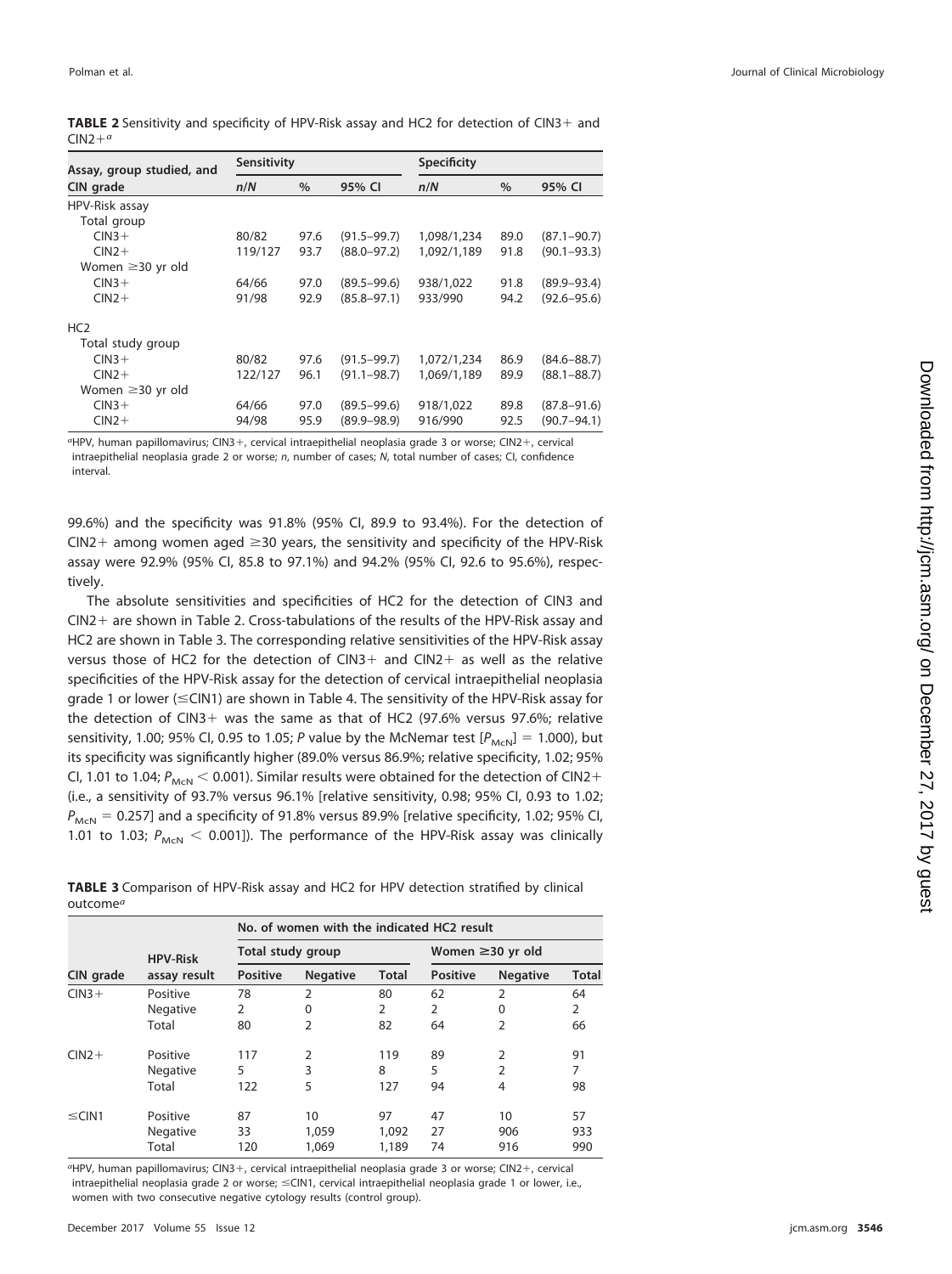<span id="page-3-0"></span>**TABLE 4** Relative sensitivities for detection of CIN3+ and CIN2+ and relative specificities for detection of  $\leq$ CIN1 of HPV-Risk assay versus HC2<sup>a</sup>

| Group studied and      |                             |                      |                  |                 |
|------------------------|-----------------------------|----------------------|------------------|-----------------|
| CIN grade              | <b>Relative sensitivity</b> | Relative specificity | $P_{\text{McN}}$ | $P_{\text{ni}}$ |
| Women of all ages      |                             |                      |                  |                 |
| $CIN3+$                | 1.00 $(0.95 - 1.05)^b$      |                      | 1.000            | 0.003           |
| $CIN2+$                | $0.98(0.93 - 1.02)$         |                      | 0.257            | 0.006           |
| $\leq$ CIN1            |                             | $1.02(1.01-1.03)$    | < 0.001          | < 0.001         |
| Women $\geq$ 30 yr old |                             |                      |                  |                 |
| $CIN3+$                | $1.00(0.94 - 1.06)$         |                      | 1.000            | 0.007           |
| $CIN2+$                | $0.97(0.92 - 1.02)$         |                      | 0.257            | 0.010           |
| $\leq$ CIN1            |                             | $1.02(1.01 - 1.03)$  | 0.005            | < 0.001         |

<sup>a</sup>HPV, human papillomavirus; CIN3+, cervical intraepithelial neoplasia grade 3 or worse; CIN2+, cervical intraepithelial neoplasia grade 2 or worse; ≤CIN1, cervical intraepithelial neoplasia grade 1 or lower, i.e., women with two consecutive negative cytology results (control group);  $P_{McN}$ , P value by the McNemar test;  $P_{\text{ni}}$ , P value for the noninferiority of HPV-Risk assay to HC2.

bValues in parentheses are 95% confidence intervals.

noninferior to that of HC2 with respect to sensitivity and specificity for the detection of CIN3 + (P value for the noninferiority of the HPV-Risk assay to HC2 [ $P_{\text{ni}}$ ] = 0.003 and  $P_{\sf ni}$   $<$  0.001, respectively) and also for CIN2+ ( $P_{\sf ni}$  = 0.006 and  $P_{\sf ni}$   $<$  0.001, respectively).

When we performed the analyses for women aged  $\geq$ 30 years, results similar to those obtained for the total study group were obtained [\(Table 4\)](#page-3-0). Relative sensitivity and specificity for the detection of CIN3+ in women aged  $\geq$ 30 years were 1.00 (95% CI, 0.94 to 1.06;  $P_{MCN} = 1.000$ ) and 1.02 (95% CI, 1.01 to 1.04;  $P_{MCN} = 0.002$ ), respectively. Relative sensitivity and specificity for the detection of  $CIN2 +$  were 0.97 (95% CI, 0.92 to 1.02;  $P_{M\text{cN}} = 0.257$ ) and 1.02 (95% CI, 1.01 to 1.03;  $P_{M\text{cN}} = 0.005$ ), respectively. In women aged  $\geq$ 30 years, the performance of the HPV-Risk assay was clinically noninferior to that of HC2 with respect to the sensitivity and specificity for the detection of CIN3+ ( $P_{ni}$  = 0.007 and  $P_{ni}$  < 0.001, respectively) and CIN2+ ( $P_{ni}$  = 0.010 and  $P_{ni}$  < 0.001, respectively).

## **DISCUSSION**

In this study, we evaluated the clinical performance of the HPV-Risk assay for the detection of high-grade CIN and compared its performance to that of a clinically validated test (HC2) using samples from the VALGENT-3 panel. The results of this study show that the sensitivity of the HPV-Risk assay for the detection of CIN3+ and CIN2+ was comparable to that of HC2 and that it had a significantly higher specificity, both in the total study group and in women aged  $\geq$ 30 years. The HPV-Risk assay showed a noninferior clinical performance compared to that of HC2.

Clinical validation studies of HPV tests are crucial because the HPV assays that are used for primary cervical cancer screening must ensure an optimal distinction between HPV infections associated with  $CIN2+/3+$  and clinically irrelevant transient HPV infections [\(4\)](#page-6-3). The current study, as an independent clinical validation in a different study cohort with a different clinically validated comparator test (HC2), further supports previously published clinical validation data for the HPV-Risk assay [\(10\)](#page-7-1).

An advantage of the HPV-Risk assay, in comparison with other commercially available HPV assays, is that no specific laboratory equipment is needed since the HPV-Risk assay can run on different real-time PCR platforms and is compatible with various collection media and different DNA extraction procedures. Furthermore, the HPV-Risk assay can be performed reliably on self-sampled material, both lavage-based and brush-based material, in addition to physician-taken cervical scrape samples [\(10,](#page-7-1) [12,](#page-7-3) [13\)](#page-7-4). The turnaround time of the HPV-Risk PCR method is about 1 h. However, the turnaround time of the total procedure, from sample collection to HPV test result, depends on the duration of the DNA extraction method that is used. Finally, the HPV-Risk assay targets a conserved region within the E7 open reading frame of the respective high-risk HPV types. A recent study has shown that the E7 region of HPV16,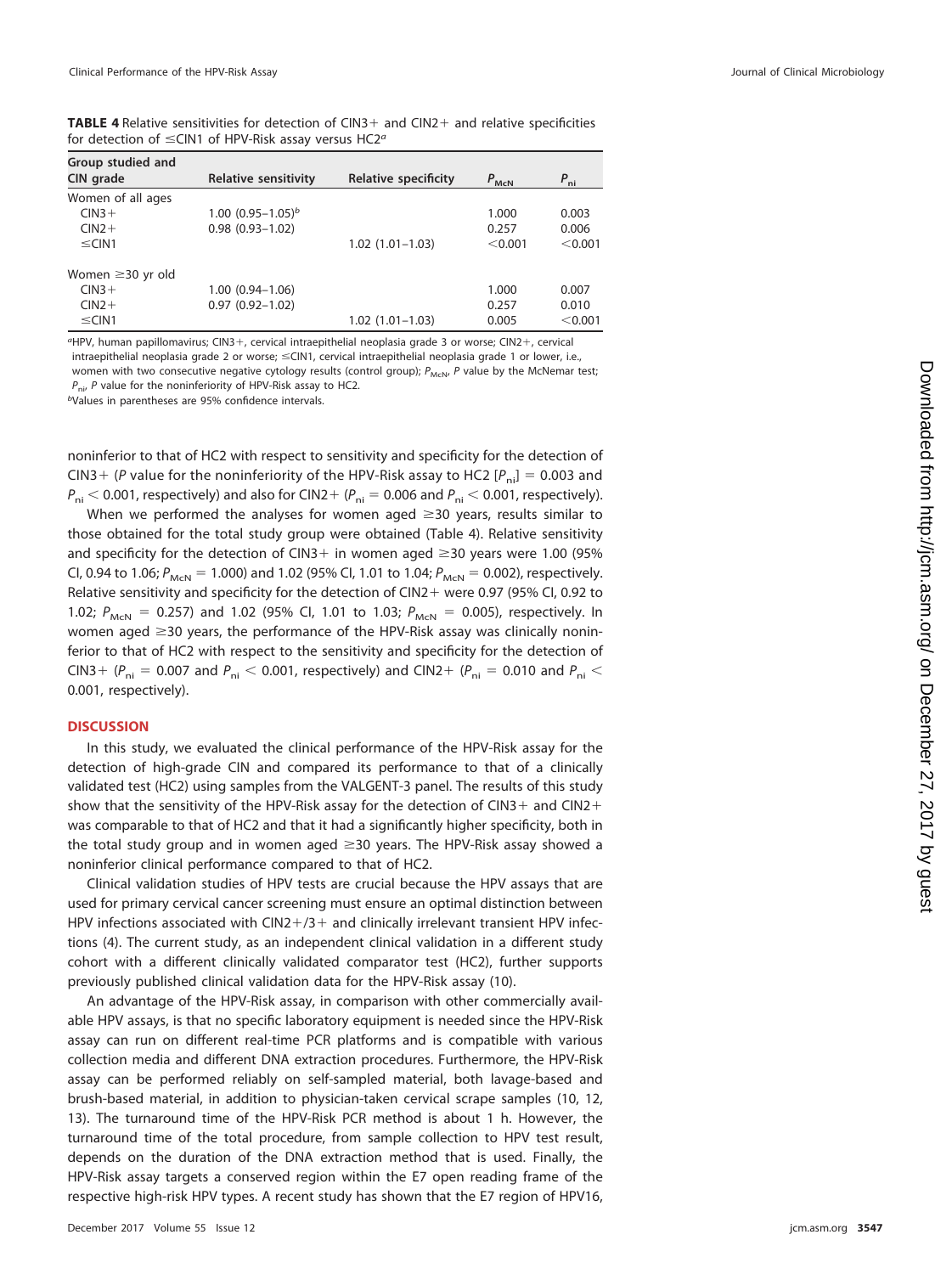in contrast to most other open reading frames, is highly conserved in cervical cancer and precancer [\(14\)](#page-7-5). Therefore, the use of the HPV-Risk assay might be associated with a lower risk of nondetection of cervical cancer and precancer caused by HPV16 than for assays that target other open reading frames which are more variable in cancer and precancer.

The strength of this study is the large sample set from the VALGENT-3 framework, which makes it possible to evaluate the clinical performance of various HPV assays compared to that of the validated and accepted comparator test (HC2) in a formalized and uniform manner. In addition, a network of test comparisons, which can later be pooled in multiple-testing meta-analysis, can be developed [\(4,](#page-6-3) [5,](#page-6-4) [11\)](#page-7-2). Another strength is that testing by the HPV-Risk assay was performed by investigators completely blind to the clinical data and cytology findings. Furthermore, in accordance with the VALGENT framework criteria, aliquots of original, nonisolated cervical scrape material were sent to the test laboratory; therefore, not only the assay itself but also the entire laboratory process from sample processing to the HPV test result was evaluated. Finally, in VALGENT-3, women were managed on the basis of cytology and HPV screening test results, whereas in a previous VALGENT round, VALGENT-2, detection of (pre-)cancerous lesions was triggered only through cytology [\(6](#page-6-6)[–](#page-6-5)[9\)](#page-7-0). Therefore, the VALGENT-2 panel might have included a circumstantial advantage for sensitivity and a disadvantage for specificity. On the other hand, a relatively short active follow-up period in VALGENT-3 (12 to 48 months) may be considered a limitation. However, since HC2 was used as a comparator test that was validated through randomized trials with follow-up over 8 years, its cross-sectional accuracy is considered sufficient for validation. Nevertheless, VALGENT-3 results will soon most likely be linked to the outcomes of subsequent cervical cancer screening rounds (continuous passive follow-up through the Slovenian National Cervical Cancer Screening Registry and National Cancer Registry), which will provide information on long-term safety.

In conclusion, the HPV-Risk assay has a high sensitivity and a high specificity for the detection of CIN3+ and CIN2+ and has a demonstrated noninferiority to the clinically validated HC2. Results from this study provide additional evidence that the HPV-Risk assay can be considered clinically validated and therefore can be safely used for primary cervical cancer screening.

### **MATERIALS AND METHODS**

**VALGENT-3 panel.** The VALGENT-3 panel was collated in Slovenia [\(5\)](#page-6-4). Ethical approval was obtained from the Medical Ethics Committee of the Republic of Slovenia (consent numbers 83/11/09 and 109/08/12). The panel is standardized, comprising 1,300 consecutive samples from women participating in the organized national cervical cancer screening program with more than 70% coverage (screening population), enriched with 300 samples from women with abnormal cytology (enrichment population). The characteristics of the two study populations are shown in [Table 5.](#page-5-0)

Cervical scrape samples from the screening population were collected from December 2009 to August 2010, and samples from the enrichment population were collected from January 2014 to May 2015. All samples were collected in ThinPrep PreservCyt medium (Hologic, Bedford MA, USA) according to European Union guidelines [\(15\)](#page-7-6). Samples were transported to the University of Ljubljana (Ljubljana, Slovenia) weekly. Several aliquots were prepared from each cervical specimen. One aliquot was used for HC2 testing, and the remaining aliquots were immediately stored at  $-70^{\circ}$ C and later sent to participating laboratories for HPV testing. HC2 was performed according to the manufacturer's instructions (Qiagen, Gaithersburg MD, USA) at the University of Ljubljana (Ljubljana, Slovenia) during the period from December 2009 to August 2010 [\(16\)](#page-7-7). HC2 testing was performed within 2 weeks after sample collection. Briefly, HC2 uses a cocktail of captured RNA probes to detect 13 high-risk HPV types (i.e., HPV16, -18, -31, -33, -35, -39, -45, -51, -52, -56, -58, -59, and -68). The probes hybridize with viral DNA, and the captured HPV RNA/DNA hybrids are identified by a secondary capture system that yields a light signal. The intensity of the light signal can be semiquantitatively related to the viral load [\(17](#page-7-8)[–](#page-7-9)[19\)](#page-7-10).

Management of the women was based on the results of cytology and HPV testing (by HC2 and the Abbott RealTime High Risk HPV test), as previously described in detail [\(16\)](#page-7-7). Women with atypicalsquamous-cell (the possibility of a high-grade squamous intraepithelial lesion cannot be excluded) (ASC-H) or atypical-glandular-cell (AGC) cytology or worse were invited for colposcopy, according to the criteria of the Slovenian National Cervical Cancer Screening Program and European Union guidelines for quality assurance for cervical cancer screening [\(3,](#page-6-2) [16,](#page-7-7) [20\)](#page-7-11). In addition, women who tested positive for HPV16 or HPV18 were invited for colposcopy irrespective of their cytology result. Women who tested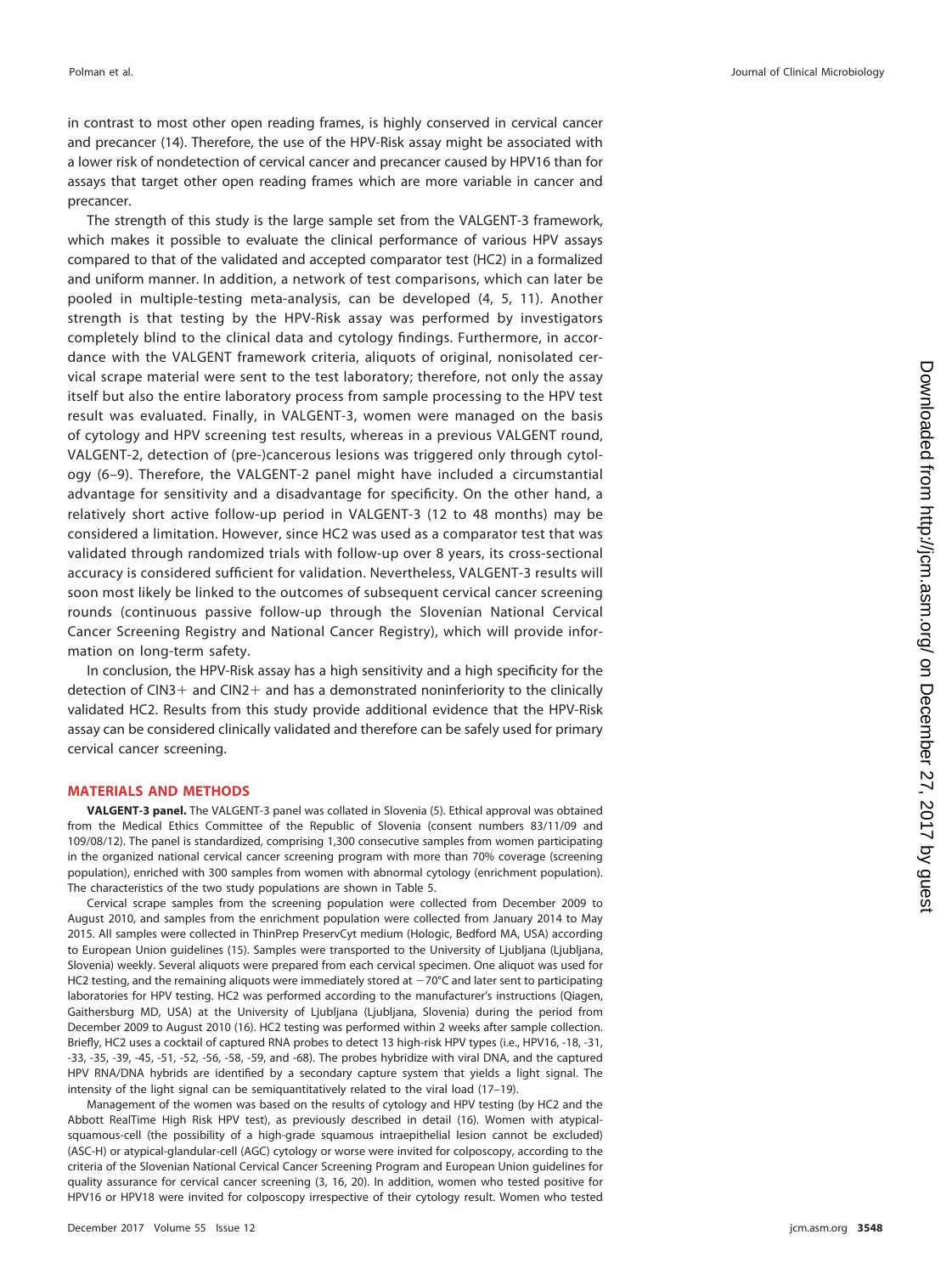<span id="page-5-0"></span>

|                    | <b>TABLE 5</b> Characteristics of screening and enrichment populations of the VALGENT-3 |
|--------------------|-----------------------------------------------------------------------------------------|
| panel <sup>a</sup> |                                                                                         |

|                           | Value for:    |                   |               |
|---------------------------|---------------|-------------------|---------------|
| Characteristic            | Screening     | <b>Enrichment</b> | <b>Total</b>  |
|                           | population    | population        |               |
| Mean (range) age (yr)     | $39(21-64)$   | 37 (20-77)        | 39 (20-77)    |
| No. (%) of women age:     |               |                   |               |
| $\geq$ 30 yr              | 1,085 (83.5)  | 221(73.7)         | 1,306 (81.6)  |
| $<$ 30 yr                 | 215(16.5)     | 79 (26.3)         | 294 (18.4)    |
| No. (%) of women with the |               |                   |               |
| following cytology:       |               |                   |               |
| Normal cytology           | 1,238 (95.2)  | 0(0.0)            | 1,238 (77.4)  |
| ASC-US                    | 31(2.4)       | 100(33.3)         | 131(8.2)      |
| <b>LSIL</b>               | 13(1.0)       | 100(33.3)         | 113(7.1)      |
| ASC-H                     | 3(0.2)        | 0(0.0)            | 3(0.2)        |
| <b>HSIL</b>               | 14(1.1)       | 100(33.3)         | 114(7.1)      |
| AGC                       | 1(0.1)        | 0(0.0)            | 1(0.1)        |
| No. (%) of women with the |               |                   |               |
| following histology:      |               |                   |               |
| No histology              | 1,266 (97.4)  | 80 (26.7)         | 1,346 (84.1)  |
| Normal histology          | 4(0.3)        | 73 (24.3)         | 77 (4.8)      |
| CIN1                      | 10(0.8)       | 40 (13.3)         | 50(3.1)       |
| CIN2                      | 9(0.7)        | 36(12.0)          | 45(2.8)       |
| CIN3 (including CIS)      | 11(0.8)       | 69 (23.0)         | 80(5.0)       |
| <b>SCC</b>                | 0(0.0)        | 1(0.3)            | 1(0.1)        |
| Adenocarcinoma            | 0(0.0)        | 1(0.3)            | 1(0.1)        |
| Total                     | 1,300 (100.0) | 300 (100.0)       | 1,600 (100.0) |

aThe screening population included 1,300 subjects, and the enrichment population included 300 subjects. ASC-US, atypical squamous cells of undetermined significance; LSIL, low-grade squamous intraepithelial lesion; ASC-H, atypical squamous cells (the possibility of a high-grade squamous intraepithelial lesion cannot be excluded); HSIL, high-grade squamous intraepithelial lesion; AGC, atypical glandular cells; CIN, cervical intraepithelial neoplasia; CIS, carcinoma in situ; SCC, squamous cell carcinoma.

HPV-non-16/18 positive were invited for either colposcopy or a control visit after 6 to 12 months, at the physician's discretion. During colposcopy, biopsy specimens were taken from any regions suspicious for CIN. Histological samples were classified as CIN grade 0, 1, 2, or 3 or as invasive cancer [\(21,](#page-7-12) [22\)](#page-7-13).

**HPV-Risk assay.** For testing with the HPV-Risk assay, ThinPrep aliquots were transported to the VU University Medical Center (Amsterdam, The Netherlands) in June 2016. Extraction of DNA from the ThinPrep aliquots was performed using an automated extraction system (Macherey-Nagel, Duren, Germany) during the period from August to December 2016, with subsequent HPV-Risk assay testing being performed according to the manufacturer's instructions (Self-screen BV, Amsterdam, The Netherlands). Accordingly, the time between sample collection and HPV-Risk assay testing was approximately 7 years. The HPV-risk assay targets the E7 region of 15 (probably) high-risk HPV types. Detection is based on hydrolysis probes with 3 spectrally unique fluorescent dyes, providing genotype information for HPV16 and HPV18 and a pooled detection of the 13 other HPV types (i.e., HPV31, -33, -35, -39, -45, -51,  $-52$ ,  $-56$ ,  $-58$ ,  $-59$ ,  $-66$ ,  $-67$ , and  $-68$ ) [\(10\)](#page-7-1). The fourth channel enables detection of the human  $\beta$ -globin gene using a probe labeled with a different fluorescent dye, intended for assessment of the sample quality control (internal control) and potential inhibition. Samples were considered HPV positive when the threshold cycle (C<sub>T</sub>) values for HPV16, HPV18, and/or other HPV types were  $\leq$ 36. If no HPV signals were obtained and the  $\mathsf{C}_{\tau}$  value for the  $\beta$ -globin target was  $\leq$ 33, samples were considered HPV negative. Samples were considered invalid when the  $C_T$  value for HPV was  $>$ 36 and that for  $\beta$ -globin was  $>$ 33.

All HPV testing was performed by investigators blind to the clinical data and cytology findings. Results obtained by testing by both HPV assays were sent to the Unit of Cancer Epidemiology, Scientific Institute of Public Health (Brussels, Belgium), where analysis and evaluation of the data were performed.

**Statistical analysis.** On the basis of the HPV-Risk assay results, the overall prevalence of high-risk HPV infection and the type-specific prevalence of HPV16 and HPV18 infection were assessed in the screening population of 1,300 women. For clinical validation, women with histologically confirmed CIN2, CIN3, and cervical cancer within 48 months after sample collection were classified as having high-grade disease (disease group). Women with two consecutive negative cytology results (at enrollment and at 12 to 48 months of follow-up) were classified as having no evidence of disease (control group). The clinical performance of the HPV-Risk assay for the detection of both CIN3+ (primary endpoint) and CIN2+ (secondary endpoint) was assessed in the total study group and in women aged  $\geq$ 30 years, and the clinical performance of the HPV-Risk assay was compared to the clinical performance of HC2 as the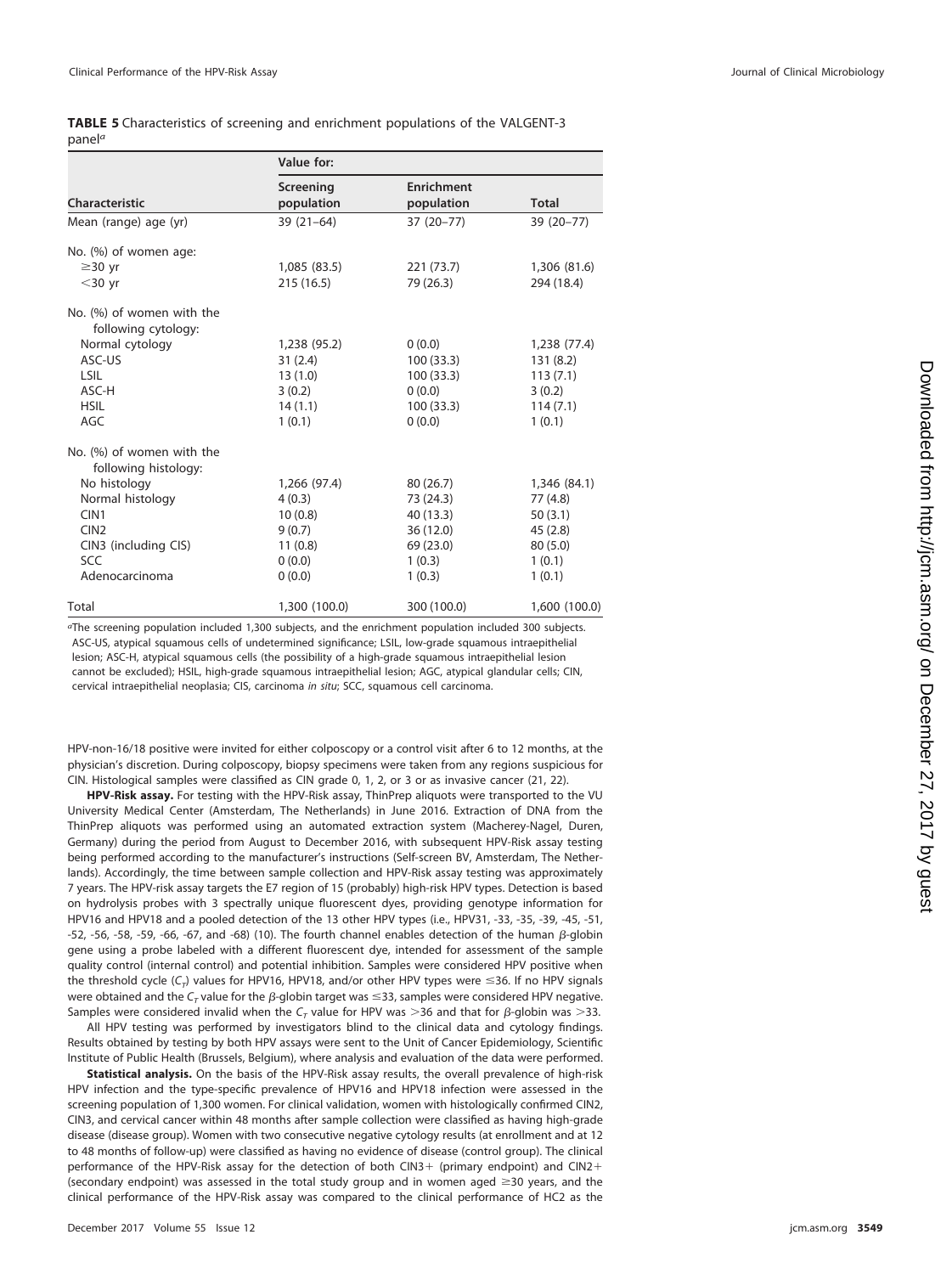standard comparator assay. Sensitivity and specificity were calculated from cross-tabulation of the test results with exact 95% confidence intervals (CIs).

Relative sensitivities (ratios of the sensitivity of one test to the sensitivity of another test) and relative specificities (ratios of the specificity of one test to the sensitivity of another test) with 95% CIs were calculated. The McNemar (McN) test was applied to assess differences between matched proportions. A  $P_{McN}$  value of  $>$ 0.05 indicated that the sensitivity or specificity of the HPV-Risk assay was not significantly different from that of HC2. Finally, the noninferiority (ni) of the HPV-Risk assay to HC2 was assessed, according to the international validation criteria [\(4,](#page-6-3) [23\)](#page-7-14). In order to demonstrate noninferiority, the sensitivity of the HPV-Risk assay had to be at least 90% and the specificity had to be at least 98% compared to the results of HC2. A  $P_{ni}$  value of <0.05 indicated that the sensitivity or specificity of the HPV-Risk assay was not significantly lower than that of HC2.

#### **ACKNOWLEDGMENTS**

We thank S. Doorn and M. van der Salm for excellent technical assistance and Self-screen B.V. for supplying the HPV-Risk assay kits.

N.J.P., A.O., L.X., P.J.F.S., C.J.L.M.M., M.P., and M.A. were supported by the COHEAHR Network, coordinated by the VU University Medical Center (Amsterdam, The Netherlands) and funded by the 7th Framework Programme of the European Commission (Brussels, Belgium), grant Health-F3-2013-603019.

VALGENT is a researcher-induced study network initiated by the Scientific Institute of Public Health (Brussels, Belgium) with the aim of performing independent evaluations of HPV assays in collaboration with academic partners [\(5](#page-6-4)[–](#page-6-5)[9\)](#page-7-0). Manufacturers can have their test assessed through VALGENT when the costs for logistics and statistical analysis are covered and test kits/equipment are delivered to a recognized academic laboratory and if independent reporting is assured. The researchers of the Scientific Institute of Public Health did not receive personal advantages from the manufacturers of the HPV tests included in VALGENT. The Scientific Institute of Public Health did not receive any funding for the current evaluation of the HPV-Risk assay. P.J.F.S. has been on the speakers' bureaus of Roche Diagnostics, Gen-Probe, Abbott, Qiagen, and Seegene and has been a consultant for Crucell B.V. C.J.L.M.M. has received speaker's fees from GSK, Qiagen, SPMSD/Merck, Roche Diagnostics, Menarini, and Seegene, has occasionally served on the scientific advisory board (expert meeting) of GSK, Qiagen, SPMSD/Merck, Roche, and Genticel, has on occasion been a consultant for Qiagen and Genticel, and has a small number of shares in Qiagen. Until April 2016, C.J.L.M.M. was minority shareholder of Diassay B.V., and until 2014 he held a small number of certificates of shares in Delphi Biosciences, which went into receivership in 2014. D.A.M.H. occasionally serves on the scientific advisory board of Pfizer and has been on the speakers' bureau of Qiagen. P.J.F.S., C.J.L.M.M., and D.A.M.H. are minority stakeholders of Self-screen B.V., a spin-off company of the VU University Medical Center, and since September 2017, C.J.L.M.M. has been a part-time director of Self-screen B.V. Self-screen B.V. holds patents related to the work.

#### <span id="page-6-0"></span>**REFERENCES**

- 1. Arbyn M, Ronco G, Anttila A, Meijer CJ, Poljak M, Ogilvie G, Koliopoulos G, Naucler P, Sankaranarayanan R, Peto J. 2012. Evidence regarding human papillomavirus testing in secondary prevention of cervical cancer. Vaccine 30(Suppl 5):F88 –F99. [https://doi.org/10.1016/j.vaccine.2012](https://doi.org/10.1016/j.vaccine.2012.06.095) [.06.095.](https://doi.org/10.1016/j.vaccine.2012.06.095)
- <span id="page-6-1"></span>2. Ronco G, Dillner J, Elfstrom KM, Tunesi S, Snijders PJ, Arbyn M, Kitchener H, Segnan N, Gilham C, Giorgi-Rossi P, Berkhof J, Peto J, Meijer CJ, International HPV Screening Working Group. 2014. Efficacy of HPV-based screening for prevention of invasive cervical cancer: follow-up of four European randomised controlled trials. Lancet 383:524 –532. [https://doi](https://doi.org/10.1016/S0140-6736(13)62218-7) [.org/10.1016/S0140-6736\(13\)62218-7.](https://doi.org/10.1016/S0140-6736(13)62218-7)
- <span id="page-6-3"></span><span id="page-6-2"></span>3. Poljak M, Kocjan BJ, Ostrbenk A, Seme K. 2016. Commercially available molecular tests for human papillomaviruses (HPV): 2015 update. J Clin Virol 76(Suppl 1):S3–S13. [https://doi.org/10.1016/j.jcv.2015.10.023.](https://doi.org/10.1016/j.jcv.2015.10.023)
- 4. Meijer CJ, Berkhof J, Castle PE, Hesselink AT, Franco EL, Ronco G, Arbyn M, Bosch FX, Cuzick J, Dillner J, Heideman DA, Snijders PJ. 2009. Guidelines for human papillomavirus DNA test requirements for primary cervical cancer screening in women 30 years and older. Int J Cancer 124:516 –520. [https://doi.org/10.1002/ijc.24010.](https://doi.org/10.1002/ijc.24010)
- <span id="page-6-4"></span>5. Arbyn M, Depuydt C, Benoy I, Bogers J, Cuschieri K, Schmitt M, Pawlita M, Geraets D, Heard I, Gheit T, Tommasino M, Poljak M, Bonde J, Quint W. 2016. VALGENT: a protocol for clinical validation of human papillomavirus assays. J Clin Virol 76(Suppl 1):S14 –S21. [https://doi.org/10.1016/](https://doi.org/10.1016/j.jcv.2015.09.014) [j.jcv.2015.09.014.](https://doi.org/10.1016/j.jcv.2015.09.014)
- <span id="page-6-6"></span>6. Geraets DT, Cuschieri K, de Koning MN, van Doorn LJ, Snijders PJ, Meijer CJ, Quint WG, Arbyn M. 2014. Clinical evaluation of a GP5+/6+-based Luminex assay having full high-risk human papillomavirus genotyping capability and an internal control. J Clin Microbiol 52:3996 – 4002. [https://doi.org/10.1128/JCM.01962-14.](https://doi.org/10.1128/JCM.01962-14)
- 7. Cuschieri K, Geraets DT, Moore C, Quint W, Duvall E, Arbyn M. 2015. Clinical and analytical performance of the Onclarity HPV assay using the VALGENT framework. J Clin Microbiol 53:3272–3279. [https://doi.org/10](https://doi.org/10.1128/JCM.01366-15) [.1128/JCM.01366-15.](https://doi.org/10.1128/JCM.01366-15)
- <span id="page-6-5"></span>8. Cuschieri K, Geraets D, Cuzick J, Cadman L, Moore C, Vanden Broeck D, Padalko E, Quint W, Arbyn M. 2016. Performance of a cartridge-based assay for detection of clinically significant human papillomavirus (HPV) infection: lessons from VALGENT (Validation of HPV Genotyping Tests). J Clin Microbiol 54:2337–2342. [https://doi.org/10.1128/JCM.00897-16.](https://doi.org/10.1128/JCM.00897-16)